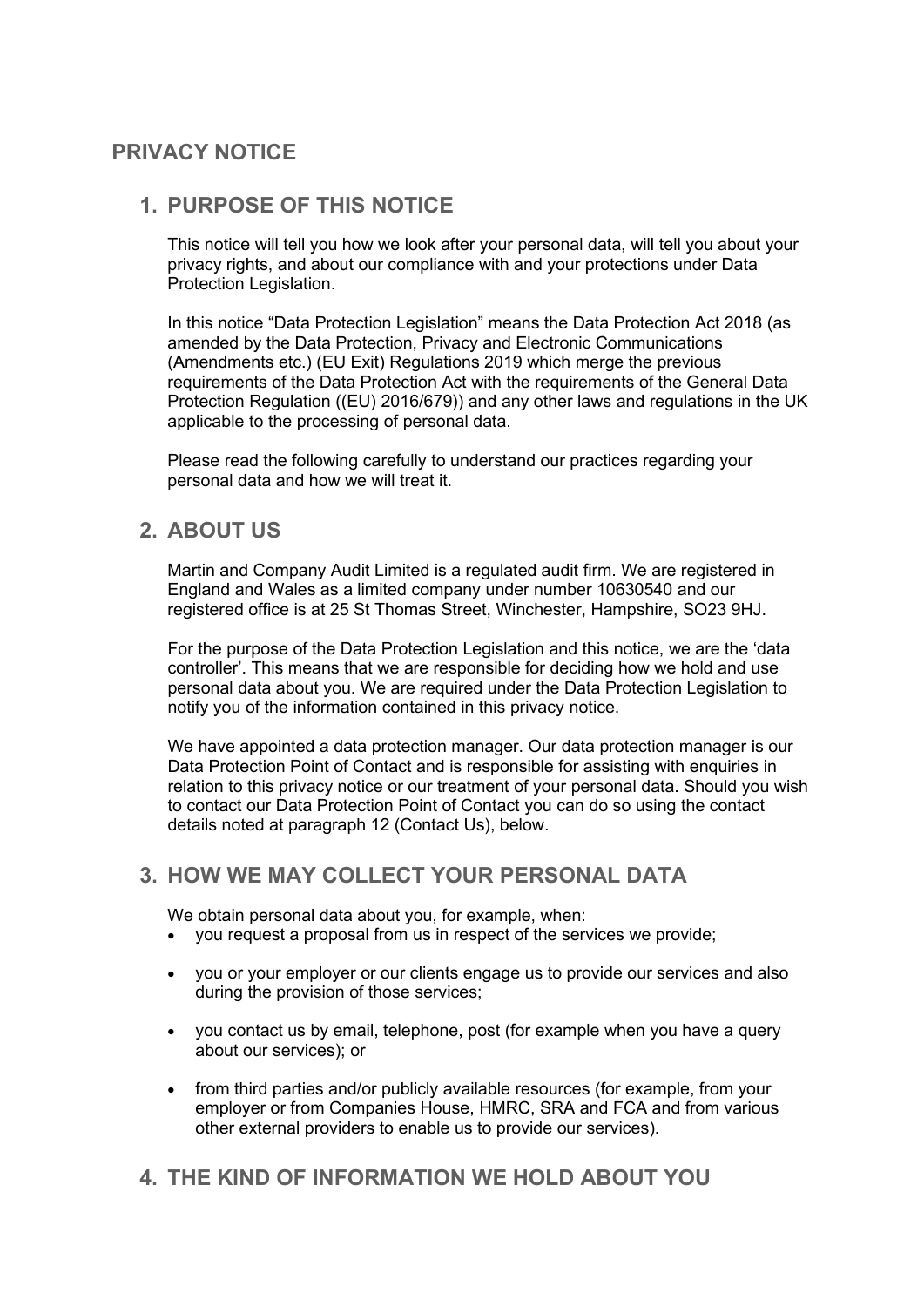The information we hold about you may include the following:

- your personal details (such as your name and/or address);
- details of contact we have had with you in relation to the provision, or the proposed provision, of our services;
- details of any services you have received from us;
- our correspondence and communications with you;
- information about any complaints and enquiries you make to us;
- Information we receive from other sources, such as publicly available information, information provided by your employer or our clients.

## **5. HOW WE USE PERSONAL DATA WE HOLD ABOUT YOU**

We may process your personal data for purposes necessary for the performance of our contract with you or your employer or our clients and to comply with our legal obligations.

We may process your personal data for the purposes necessary for the performance of our contract with our clients. This may include processing your personal data where you are an employee, subcontractor, supplier or customer of our client.

We may process your personal data for the purposes of our own legitimate interests provided that those interests do not override any of your own interests, rights and freedoms which require the protection of personal data. This includes processing for business development, statistical and management purposes.

We may process your personal data for certain additional purposes with your consent, and in these limited circumstances where your consent is required for the processing of your personal data then you have the right to withdraw your consent to processing for such specific purposes.

Please note that we may process your personal data for more than one lawful basis depending on the specific purpose for which we are using your data.

#### **Situations in which we will use your personal data**

We may use your personal data in order to:

- carry out our obligations arising from any agreements entered into between you or your employer or our clients and us which will most usually be for the provision of our services;
- carry out our obligations arising from any agreements entered into between our clients and us (which will most usually be for the provision of our services) where you may be a subcontractor, supplier or customer of our client;
- provide you with information related to our services and activities that you request from us or which we feel may interest you, unless you have indicated that you do not wish to be contacted for such purposes;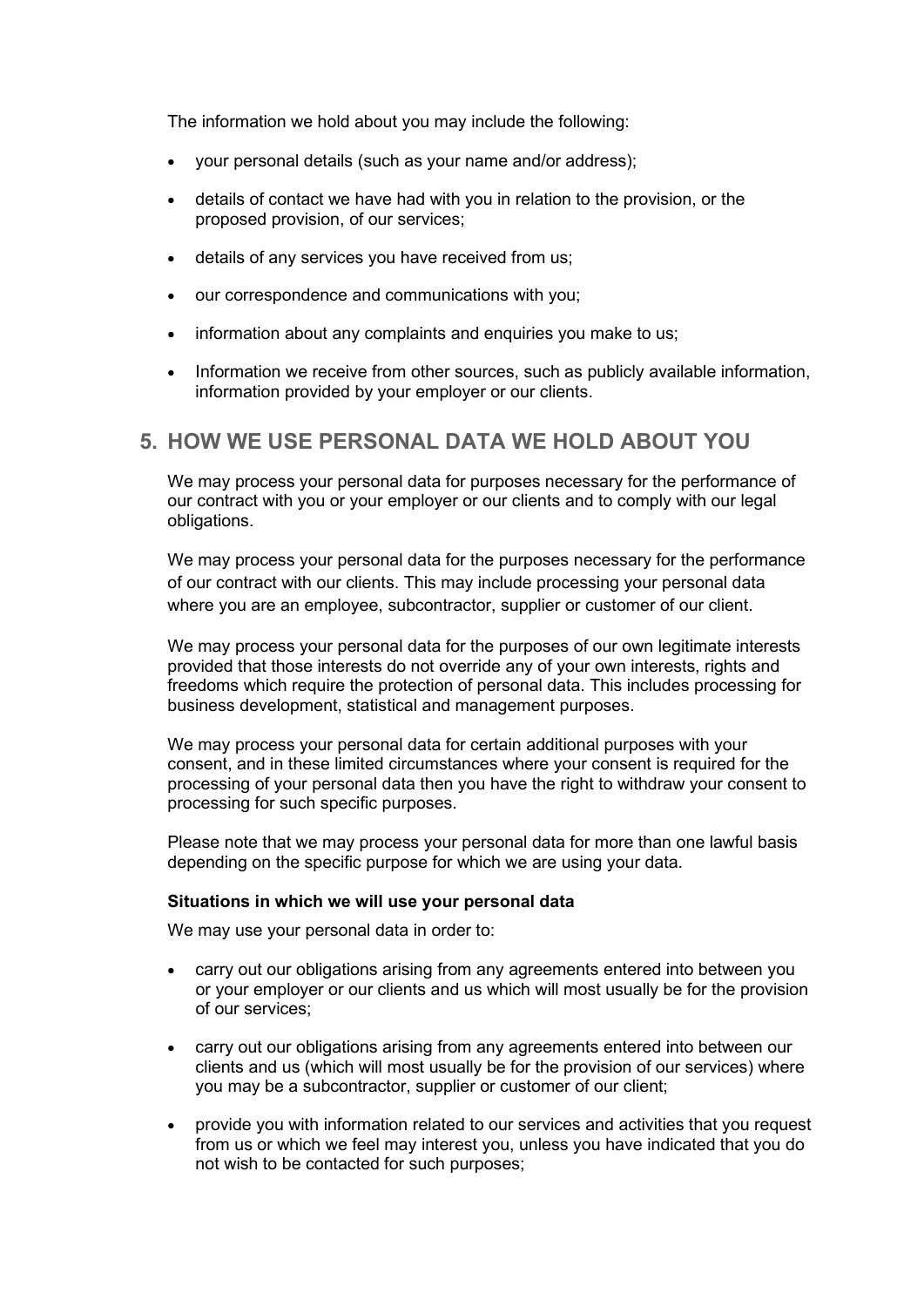• notify you about any changes to our services.

In some circumstances we may anonymise or pseudonymise the personal data so that it can no longer be associated with you.

If you refuse to provide us with certain information when requested, we may not be able to perform the contract we have entered into with you. Alternatively, we may be unable to comply with our legal or regulatory obligations.

We may also process your personal data without your knowledge or consent, in accordance with this notice, where we are legally required or permitted to do so.

#### **Data retention**

We will retain your personal data for as long as is necessary to fulfil the purposes for which it is collected.

When assessing what retention period is appropriate for your personal data, we take into consideration:

- the requirements of our business and the services provided;
- any statutory or legal obligations:
- the purposes for which we originally collected the personal data;
- the lawful grounds on which we based our processing;
- the types of personal data we have collected;
- the amount and categories of your personal data; and
- whether the purpose of the processing could reasonably be fulfilled by other means.

#### **Change of purpose**

Where we need to use your personal data for another reason, other than for the purpose for which we collected it, we will only use your personal data where that reason is compatible with the original purpose.

Should it be necessary to use your personal data for a new purpose, we will notify you and communicate the legal basis which allows us to do so before starting any new processing.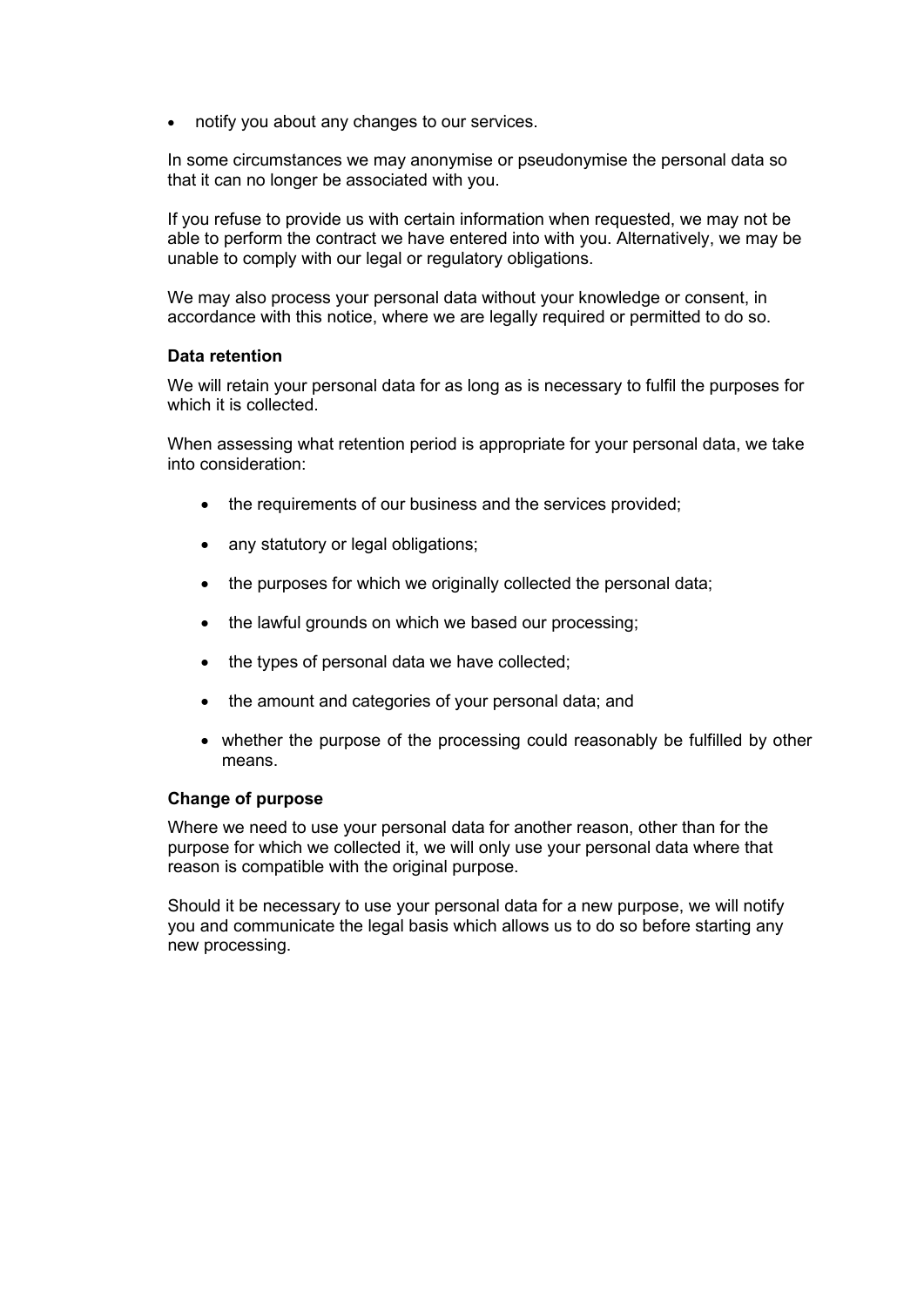# **6. DATA SHARING**

#### **Why might you share my personal data with third parties?**

We will share your personal data with third parties where we are required by law, where it is necessary to administer the relationship between us or where we have another legitimate interest in doing so.

#### **Which third-party service providers process my personal data?**

"Third parties" includes third-party service providers. The following activities are carried out by third-party service providers: IT and cloud services, professional advisory services, administration services and banking services.

All of our third-party service providers are required to take commercially reasonable and appropriate security measures to protect your personal data. We only permit our third-party service providers to process your personal data for specified purposes and in accordance with our instructions.

#### **What about other third parties?**

We may share your personal data with other third parties, for example in the context of the possible sale or restructuring of the business. We may also need to share your personal data with a regulator or to otherwise comply with the law.

### **7. TRANSFERRING PERSONAL DATA OUTSIDE THE UNITED KINGDOM (UK)**

We will not transfer the personal data we collect about you outside of the UK.

### **8. DATA SECURITY**

We have put in place commercially reasonable and appropriate security measures to prevent your personal data from being accidentally lost, used or accessed in an unauthorised way, altered or disclosed. In addition, we limit access to your personal data to those employees, agents, contractors and other third parties who have a business need to know. They will only process your personal data on our instructions and they are subject to a duty of confidentiality.

We have put in place procedures to deal with any suspected data security breach and will notify you and any applicable regulator of a suspected breach where we are legally required to do so.

## **9. RIGHTS OF ACCESS, CORRECTION, ERASURE, AND RESTRICTION**

#### **Your duty to inform us of changes**

It is important that the personal data we hold about you is accurate and current. Should your personal information change, please notify us of any changes of which we need to be made aware by contacting us, using the contact details below.

#### **Your rights in connection with personal data**

Under certain circumstances, by law you have the right to: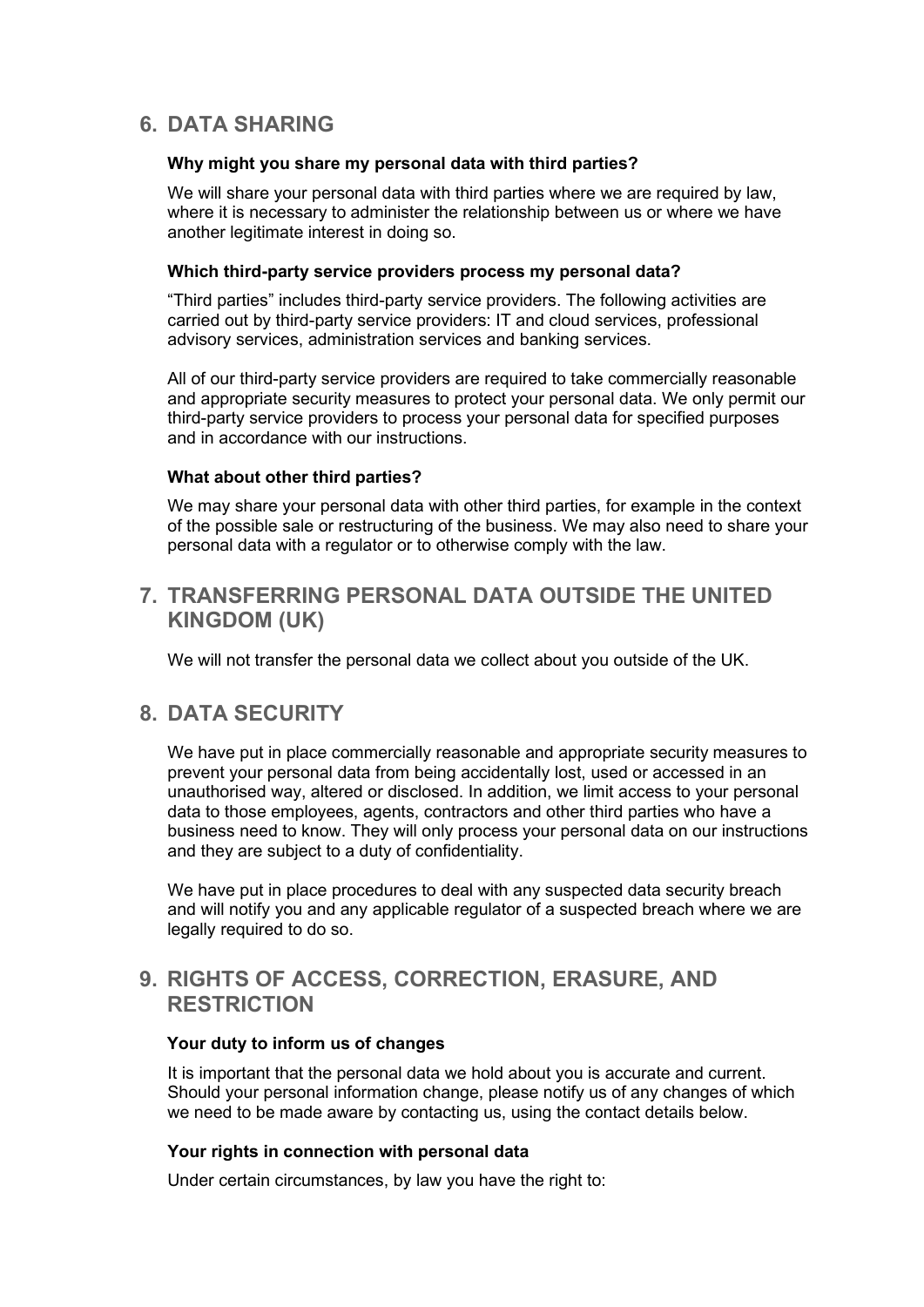- Request access to your personal data. This enables you to receive details of the personal data we hold about you and to check that we are processing it lawfully.
- Request correction of the personal data that we hold about you.
- Request erasure of your personal data. This enables you to ask us to delete or remove personal data where there is no good reason for us continuing to process it. You also have the right to ask us to delete or remove your personal data where you have exercised your right to object to processing (see below).
- Object to processing of your personal data where we are relying on a legitimate interest (or those of a third party) and there is something about your particular situation which makes you want to object to processing on this basis. You also have the right to object where we are processing your personal information for direct marketing purposes.
- Request the restriction of processing of your personal data. This enables you to ask us to suspend the processing of personal data about you, for example if you want us to establish its accuracy or the reason for processing it.
- Request the transfer of your personal data to you or another data controller if the processing is based on consent, carried out by automated means and this is technically feasible.

If you want to exercise any of the above rights, please email our data protection point of contact elenam@martin-company.co.uk.

You will not have to pay a fee to access your personal data (or to exercise any of the other rights). However, we may charge a reasonable fee if your request for access is clearly unfounded or excessive. Alternatively, we may refuse to comply with the request in such circumstances.

We may need to request specific information from you to help us confirm your identity and ensure your right to access the information (or to exercise any of your other rights). This is another appropriate security measure to ensure that personal information is not disclosed to any person who has no right to receive it.

# **10. RIGHT TO WITHDRAW CONSENT**

In the limited circumstances where you may have provided your consent to the collection, processing and transfer of your personal data for a specific purpose. You have the right to withdraw your consent at any time. To withdraw your consent, please email our data protection manager elenam@martin-company.co.uk.

Once we have received notification that you have withdrawn your consent, we will no longer process your personal information (personal data) for the purpose or purposes you originally agreed to, unless we have another legitimate basis for doing so in law.

## **11. CHANGES TO THIS NOTICE**

Any changes we may make to our privacy notice in the future will be updated on our website at www.martinandcompany.co.uk.